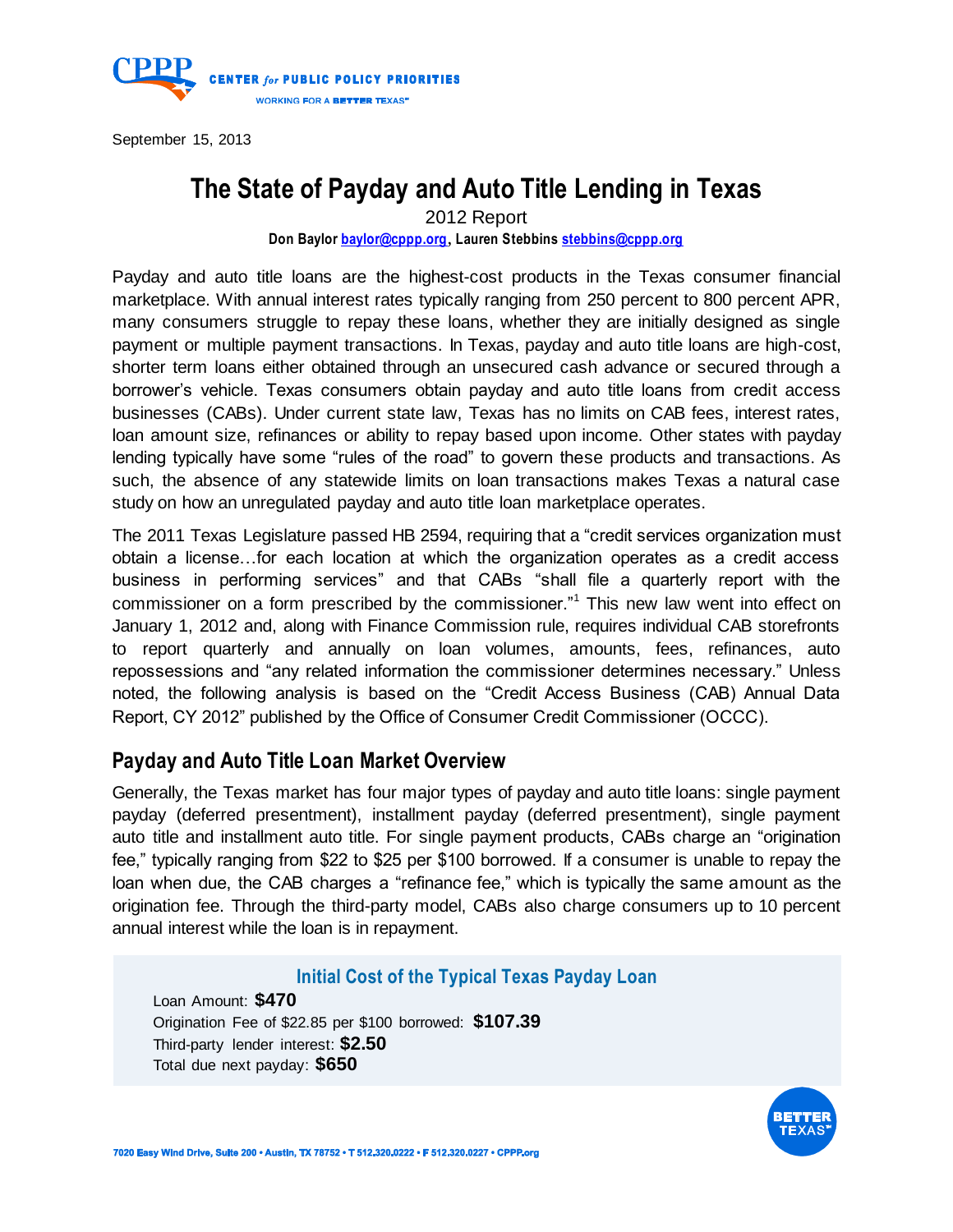| Table 1                                            |                                                                                                                                                                                                            |  |  |  |  |  |  |  |
|----------------------------------------------------|------------------------------------------------------------------------------------------------------------------------------------------------------------------------------------------------------------|--|--|--|--|--|--|--|
|                                                    | <b>Structural Features of Payday and Auto Title Loans</b>                                                                                                                                                  |  |  |  |  |  |  |  |
| Loan Type                                          | <b>Features</b>                                                                                                                                                                                            |  |  |  |  |  |  |  |
| Single payment<br>payday (deferred<br>presentment) | loan is secured through a borrower's next paycheck<br>$\bullet$<br>one lump sum payment of the loan principal and loan fee is due, usually<br>$\bullet$<br>on the date of the borrower's next payday       |  |  |  |  |  |  |  |
| Installment<br>payday (deferred<br>presentment)    | loan is secured through a borrower's upcoming paychecks<br>$\bullet$<br>loan is repaid in installments (i.e., multiple payments)<br>$\bullet$<br>each installment payment due includes a separate fee<br>٠ |  |  |  |  |  |  |  |
| Single payment<br>auto title                       | loan is secured through the title of a borrower's automobile<br>$\bullet$<br>one lump sum payment of the loan principal and loan fee is due, usually 2<br>$\bullet$<br>to 3 weeks after the loan is issued |  |  |  |  |  |  |  |
| Installment auto<br>title                          | loan is secured through the title of a borrower's automobile<br>$\bullet$<br>loan is repaid in installments (i.e., multiple payments)<br>$\bullet$<br>each installment payment due includes a separate fee |  |  |  |  |  |  |  |

|                                                      | Table 2                     |                                             |                             |                                |                                |                            |                     |                             |                               |  |
|------------------------------------------------------|-----------------------------|---------------------------------------------|-----------------------------|--------------------------------|--------------------------------|----------------------------|---------------------|-----------------------------|-------------------------------|--|
| <b>Texas Payday and Auto Title Loans At A Glance</b> |                             |                                             |                             |                                |                                |                            |                     |                             |                               |  |
| Loan Type                                            | Avg.<br>Loan<br><b>Size</b> | Avg. Loan<br>Fee (per<br>\$100<br>borrowed) | Avg. Loan<br>Term<br>(days) | Collateral                     | <b>Effective</b><br><b>APR</b> | No. of<br><b>Consumers</b> | No. of New<br>Loans | No. of<br><b>Refinances</b> | No.<br>Locations<br>Reporting |  |
| <b>Single</b><br>Payment<br>Payday                   | \$468                       | \$22.85                                     | 19                          | next<br>paycheck               | 439%                           | 1,080,644                  | 2,238,938           | 3,622,957                   | 2,617                         |  |
| Installment<br>Payday                                | \$575                       | \$137.89*                                   | 98                          | next<br>series of<br>paychecks | 514%                           | 290,139                    | 421,332             | 171,608                     | 1,054                         |  |
| <b>Single</b><br>Payment<br><b>Auto Title</b>        | \$1,003                     | \$22.58                                     | 29.5                        | auto title                     | 279%                           | 297,948                    | 395,199             | 649,620                     | 2,258                         |  |
| <b>Installment</b><br><b>Auto Title</b>              | \$1,188                     | \$91.79                                     | 146.5                       | auto title                     | 229%                           | 67,691                     | 80,482              | 40,154                      | 1,301                         |  |

*Source: CPPP analysis of Office of Consumer Credit Commissioner 2012 quarterly Credit Access Business reports, OCCC "Credit Access Business (CAB) Annual Data Report, CY 2012." \*In the "Credit Access Business Update" to the House Pensions, Investments and Financial Services Committee, dated February 18, 2013, the OCCC states "There is a low level of confidence in these figures due to suspected inaccurate, and unverifiable, reporting of average CAB fee per \$100 borrowed."*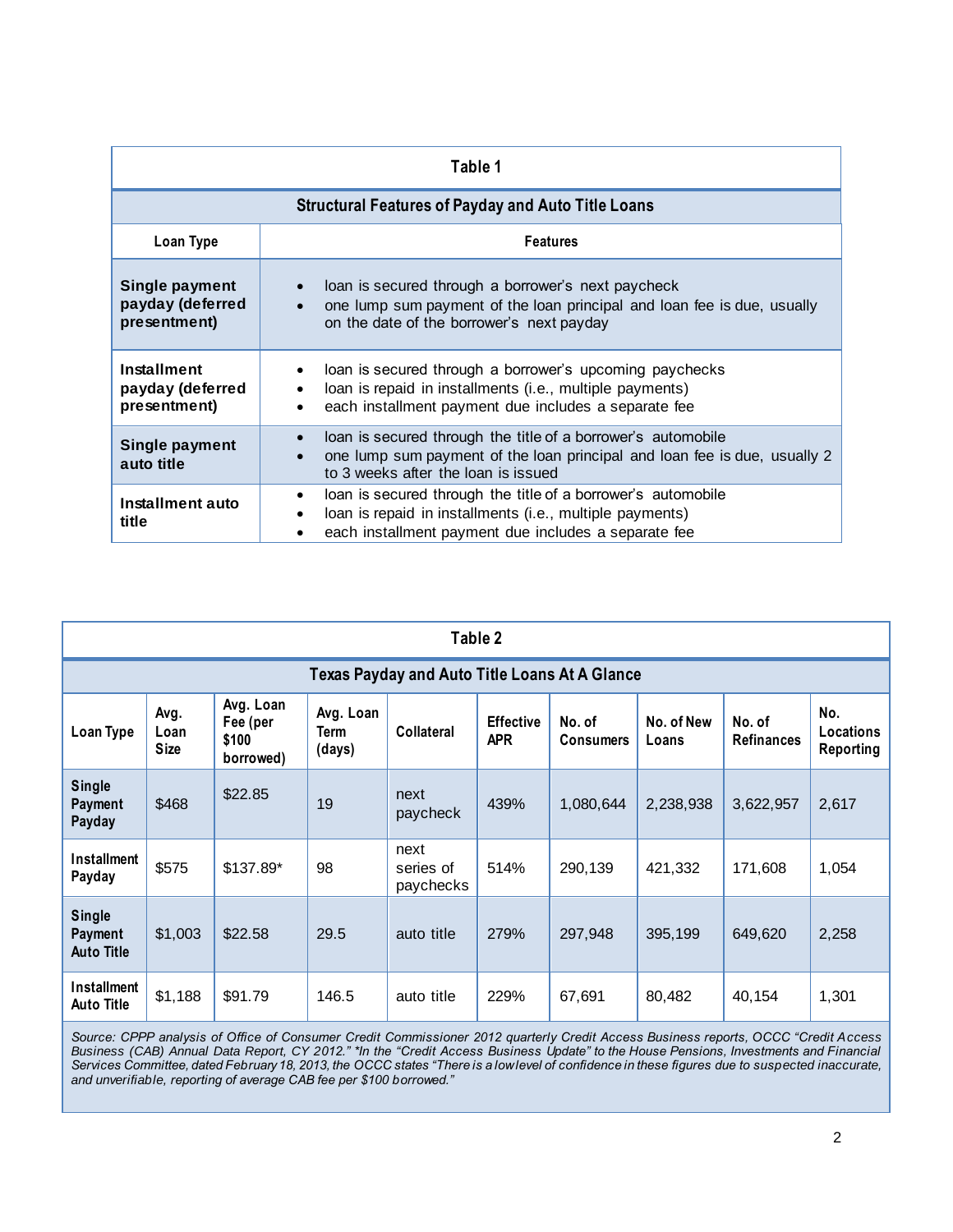Because Texas has no limits on the size of loans or guidelines to limit loan size based upon income or ability to repay, the average Texas loan is much larger with a bigger fee than the average loan in other states with payday lending.

| Table 3                                                                         |              |                                    |                 |                      |              |  |  |  |
|---------------------------------------------------------------------------------|--------------|------------------------------------|-----------------|----------------------|--------------|--|--|--|
| How Texas Compares With Other States (single payment payday loans) <sup>2</sup> |              |                                    |                 |                      |              |  |  |  |
|                                                                                 | <b>Texas</b> | Florida                            | <b>Oklahoma</b> | Washington           | Colorado     |  |  |  |
| Loans per<br>working adult                                                      | 0.2          | 0.89                               | 0.62            | 0.27                 | 0.18         |  |  |  |
| Avg. Loan<br>Amount                                                             | \$468.38     | \$391.82                           | \$396.71        | \$381.70             | $$393.77^3$  |  |  |  |
| Avg. Fee per<br>\$100 borrowed                                                  | \$22.85      | 10.77 percent<br>of loan<br>amount | \$13.66         | \$14.29 <sup>4</sup> | $$30.63^{5}$ |  |  |  |
| <b>Refinances</b>                                                               | 3,622,957    | None <sup>6</sup>                  | n/a             | $566,009^7$          | $0^8$        |  |  |  |
|                                                                                 |              |                                    |                 |                      |              |  |  |  |

*Source: \* Table is based on 2012 data for Texas and Colorado, June 2011-M ay 2012 data for Florida, and 2011 data for Oklahoma and Washington. See endnotes for chart sources.*

Although the majority of single payment payday loans had a loan principal of \$500 or less, a third of these loans exceeded \$500.



*Source: "Credit Access Business (CAB) Annual Data Report, CY 2012," Office of Consumer Credit Commissioner, May 2013.*

The majority of single payment auto title loans had loan principals of \$1,000 or less, but just over a third of these loans exceeded \$1000.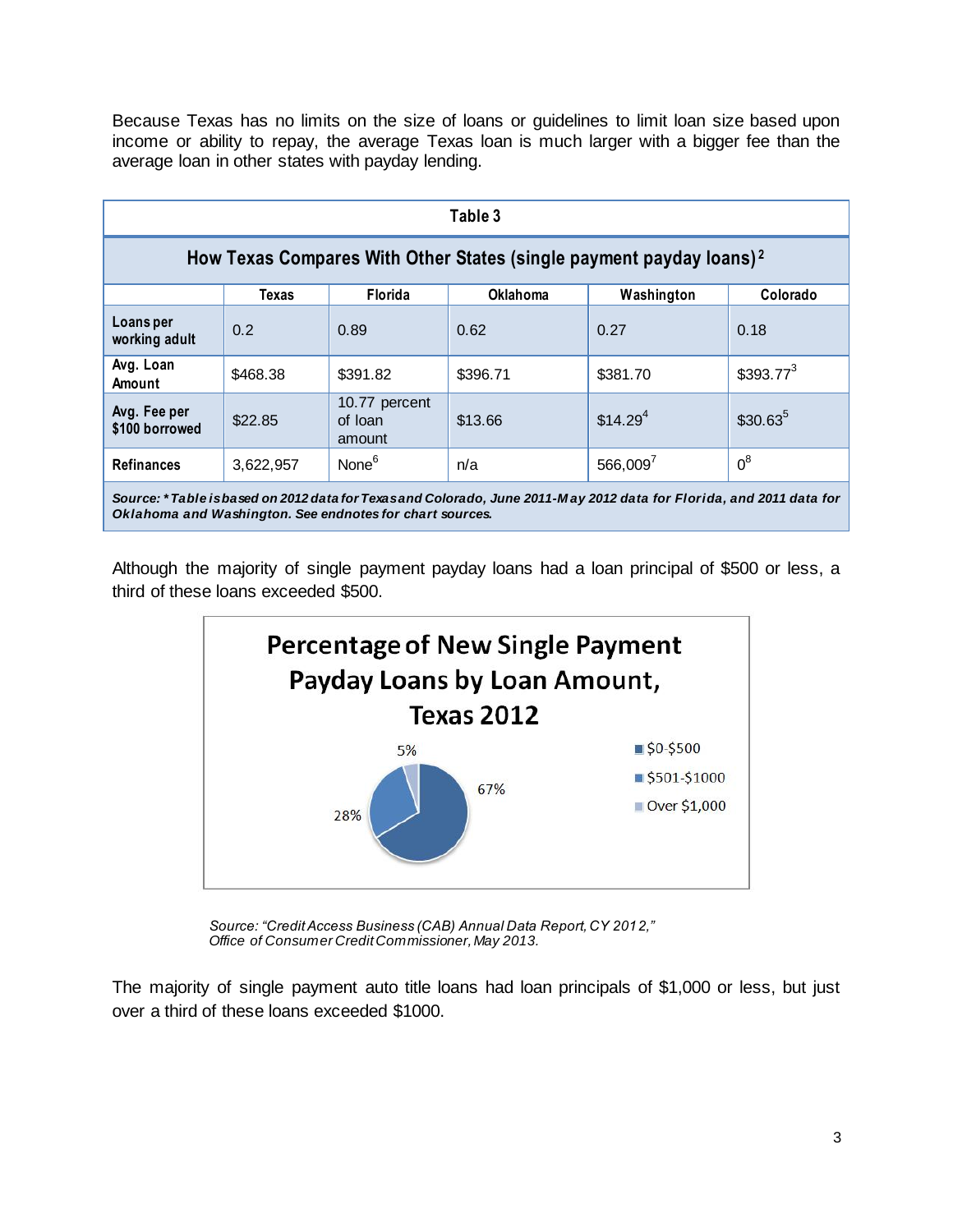

*Source: "Credit Access Business (CAB) Annual Data Report, CY 2012," Office of Consumer Credit Commissioner, May 2013.*

## **Fees**

In 2012, single payment products dominated the market for payday and auto title loans. Last year, single payment payday loans alone comprised 75 percent of all payday and auto title loans originated in 2012, while single payment auto title loans account for 83 percent of all auto title loans. The following table summarizes the number of new loans originated, dollars borrowed, and fees paid by Texas consumers for each of the four CAB products.

| Table 4                                                |                     |                     |                                      |                                                   |  |  |  |  |  |
|--------------------------------------------------------|---------------------|---------------------|--------------------------------------|---------------------------------------------------|--|--|--|--|--|
| Texas Payday and Auto Title Loan Volume and Fees, 2012 |                     |                     |                                      |                                                   |  |  |  |  |  |
| <b>Loan Type</b>                                       | No. of New<br>Loans | New Loan<br>Amounts | <b>Refinance Fees</b><br>(Estimated) | <b>CAB Fees Paid by</b><br><b>Texas Consumers</b> |  |  |  |  |  |
| <b>Single</b><br>Payment<br>Payday                     | 2,238,938           | \$1,077,603,548     | \$380,809,910                        | \$682,731,583                                     |  |  |  |  |  |
| <b>Installment</b><br>Payday                           | 421,332             | \$234,943,350       | N/A                                  | \$254,358,191                                     |  |  |  |  |  |
| <b>Single</b><br>Payment<br><b>Auto Title</b>          | 395,199             | \$449,322,815       | \$147,125,938                        | \$220,279,326                                     |  |  |  |  |  |
| <b>Installment</b><br><b>Auto Title</b>                | 80,482              | \$95,253,519        | N/A                                  | \$86,898,246                                      |  |  |  |  |  |
| Total                                                  | 3,135,951           | \$1,857,123,232     | N/A                                  | \$1,244,267,346                                   |  |  |  |  |  |

*\*This total excludes third-party lender interest paid by Texas consumers, which exceeds \$200 million in 2012.*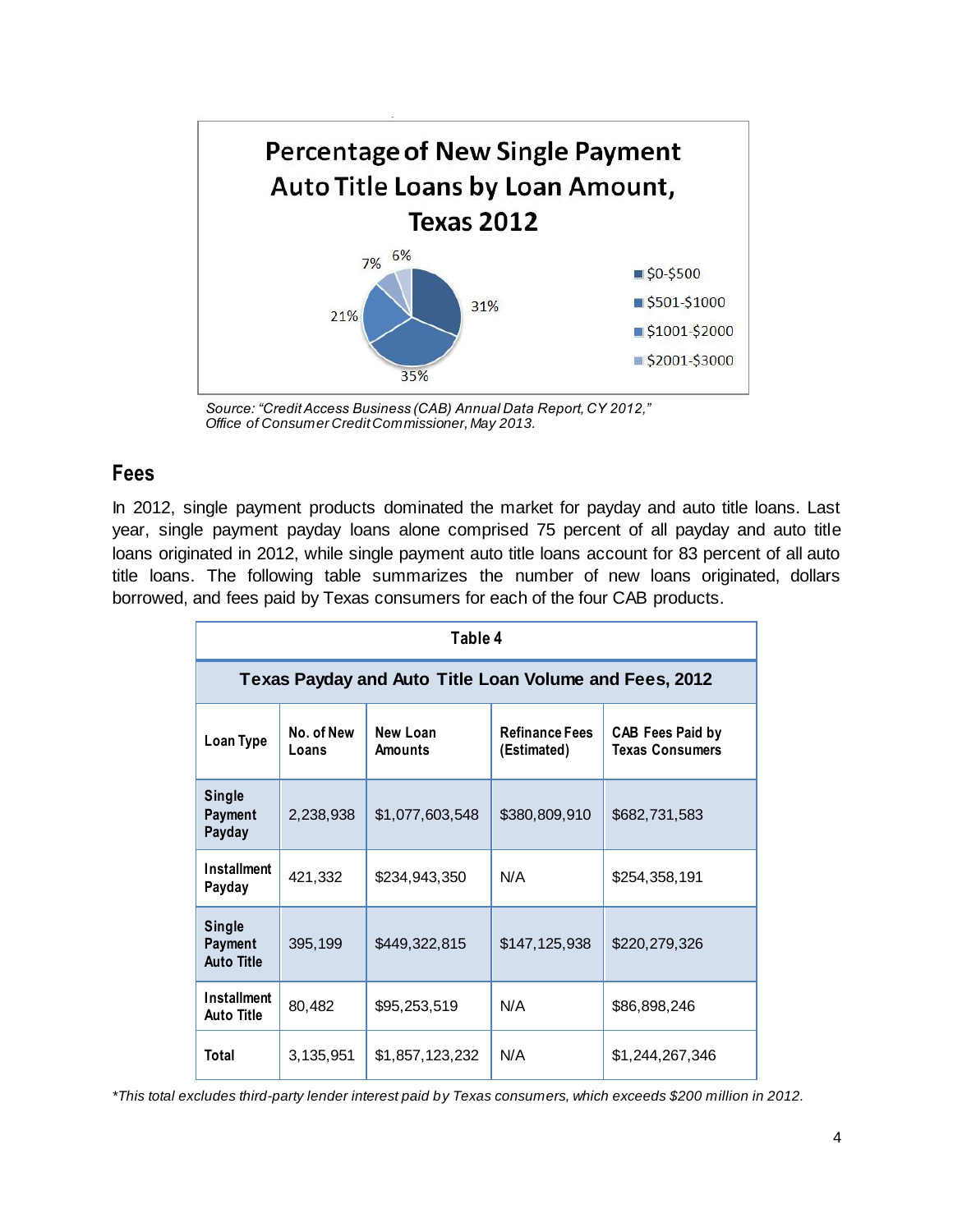As shown above, both single payment products far outweigh their installment counterparts in loan volume and fees paid by Texas consumers.

#### **How Does A Texas Payday Loan Stack Up Against The Rest of the U.S.?**

The prevalence of single payment payday loans in the Texas payday and auto title loan market reflects the dominance of these loans in the national market and the demand for small dollar loan products in general. The Consumer Financial Protection Bureau's (CFPB) 2012 review of small dollar loan products focused specifically on only two products, one of which was single payment payday loans.

In April 2013, CFPB released a white paper on its review of payday and deposit advance loans, which covered a majority of U.S. storefront single payment payday loan transactions over a 12-month period. The CFPB found the average annual income of consumers of these loans to be just over \$26,000, $9$  and over 65 percent of consumers had annual incomes of \$30,000 or less. Other major findings from the paper include:

- Although 75 percent of payday loan borrowers reported employment as a source of income, the most common income sources for borrowers making less than \$20,000 annually were "public assistance/benefits," "other" or "retirement."
- Almost one-fifth (18 percent) of borrowers reported "public assistance/benefits" as a source of income.
- Borrowers with more than 10 transactions over the 12-month period paid 75 percent of all loan transaction fees.

Compared to national data on single payment payday loans compiled and analyzed by the CFPB, Texas consumers take out larger loans and pay significantly higher fees.

|                                                                                                                                                                                                                         | <b>Nationwide</b> | Texas    |  |  |  |
|-------------------------------------------------------------------------------------------------------------------------------------------------------------------------------------------------------------------------|-------------------|----------|--|--|--|
| Loan<br>Average<br><b>Amount</b>                                                                                                                                                                                        | \$392             | \$468.38 |  |  |  |
| <b>Average Fee</b>                                                                                                                                                                                                      | \$14.40           | \$22.85  |  |  |  |
| <b>Average Term</b>                                                                                                                                                                                                     | $18.3$ days       | 19 days  |  |  |  |
| <b>APR</b>                                                                                                                                                                                                              | 339%              | 439%     |  |  |  |
| Annual<br>Average<br><b>Borrower Income</b>                                                                                                                                                                             | \$26,167          | N/A      |  |  |  |
| Source: Consumer Financial Protection Bureau. "Payday Loans and Deposit<br>Advance Products." April 24, 2013. CPPP analysis of Office of Consumer<br>Credit Commissioner 2012 quarterly Credit Access Business reports. |                   |          |  |  |  |

### **Repayment and Refinances**

In 2012, Texas CABs completed nearly 4.5 million refinance transactions on payday and auto title loans, with refinances on single payment payday loans accounting for 81 percent of all refinances. Payday and auto title loan borrowers refinance their loan when they are unable to pay back the full amount by the original due date. Refinancing a payday or auto title loan renews the loan for an additional term but also requires repaying the full CAB fee. The majority of single payment loans are refinanced because these balloon payments are unaffordable for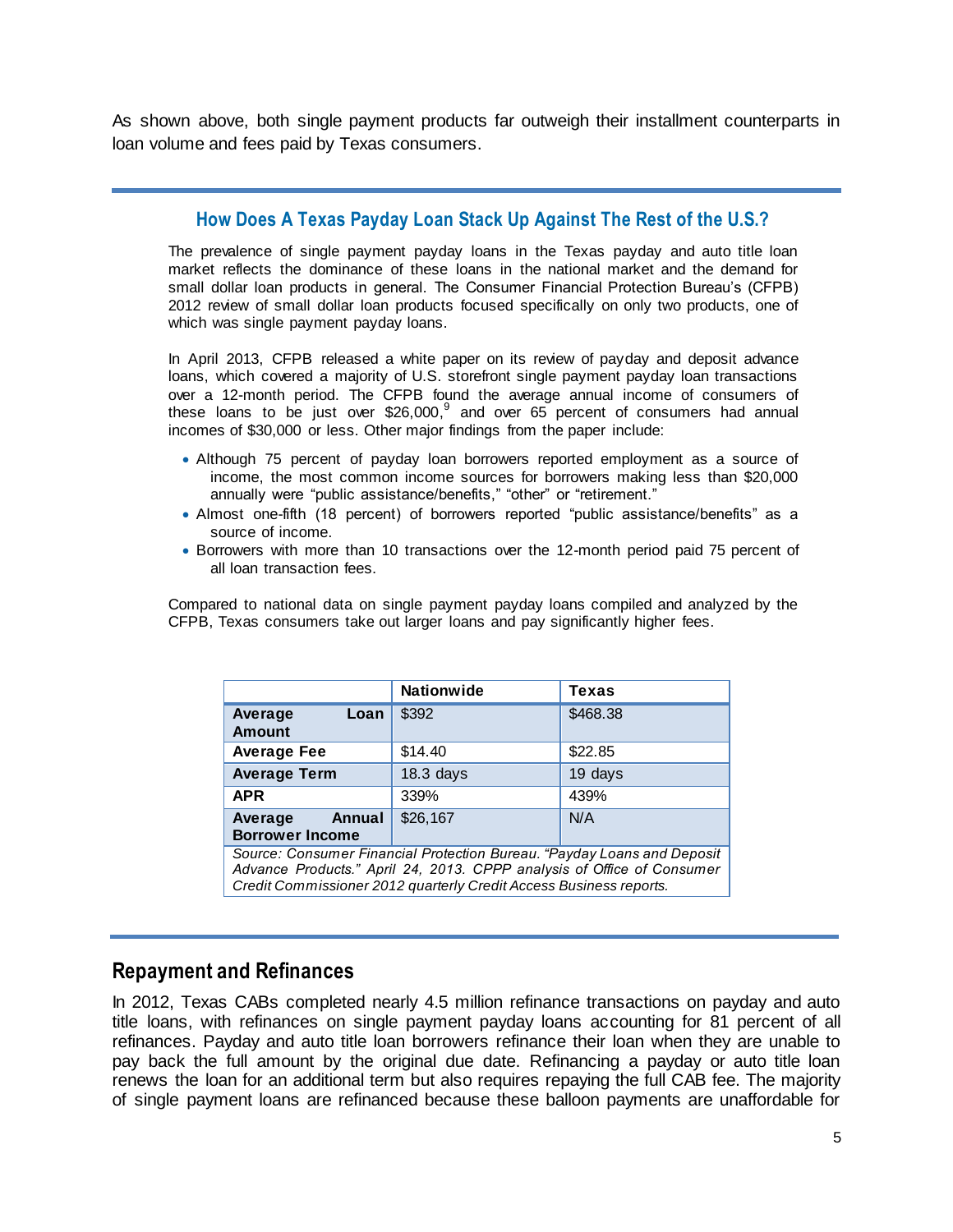most borrowers to repay on time. In 2012, less than a third (30 percent) of single payment payday loan consumers and less than half (49 percent) of single payment auto title loan consumers repaid their loans on time. $^{10}$ 

The graph below demonstrates how much a single payment payday loan borrower would have to pay if refinancing that loan. If a borrower refinances a loan multiple times, the amount of refinance fees can quickly equal or surpass the original loan amount. Because there is no state regulation on the number of times a borrower can refinance, the total amount a borrower may owe when refinancing one of these loans is unlimited.



*Based on average single payment payday loan size and fee per \$100 borrowed in Texas.*

*Single Payment Payday Loans:* In 2012, the large majority of single payment payday loan borrowers refinanced their loans at least once. The OCCC data in the table below reveal that the large majority of consumers of single payment products refinance their loans multiple times. Nearly half (48 percent) of single payment payday consumers refinanced their loan between two and four times.<sup>11</sup> Another quarter of these consumers refinanced their loan more than four times.

**Single Payment Auto Title Loans**: Just over half of single payment auto title loan consumers refinanced their loans at least once. Nearly three quarters (73 percent) of single payment auto title loan consumers that refinanced their loan did so between one and four times. As shown below, a sizable number of Texas consumers refinance their loans as many as five times or more in a calendar year without any pathway out of debt.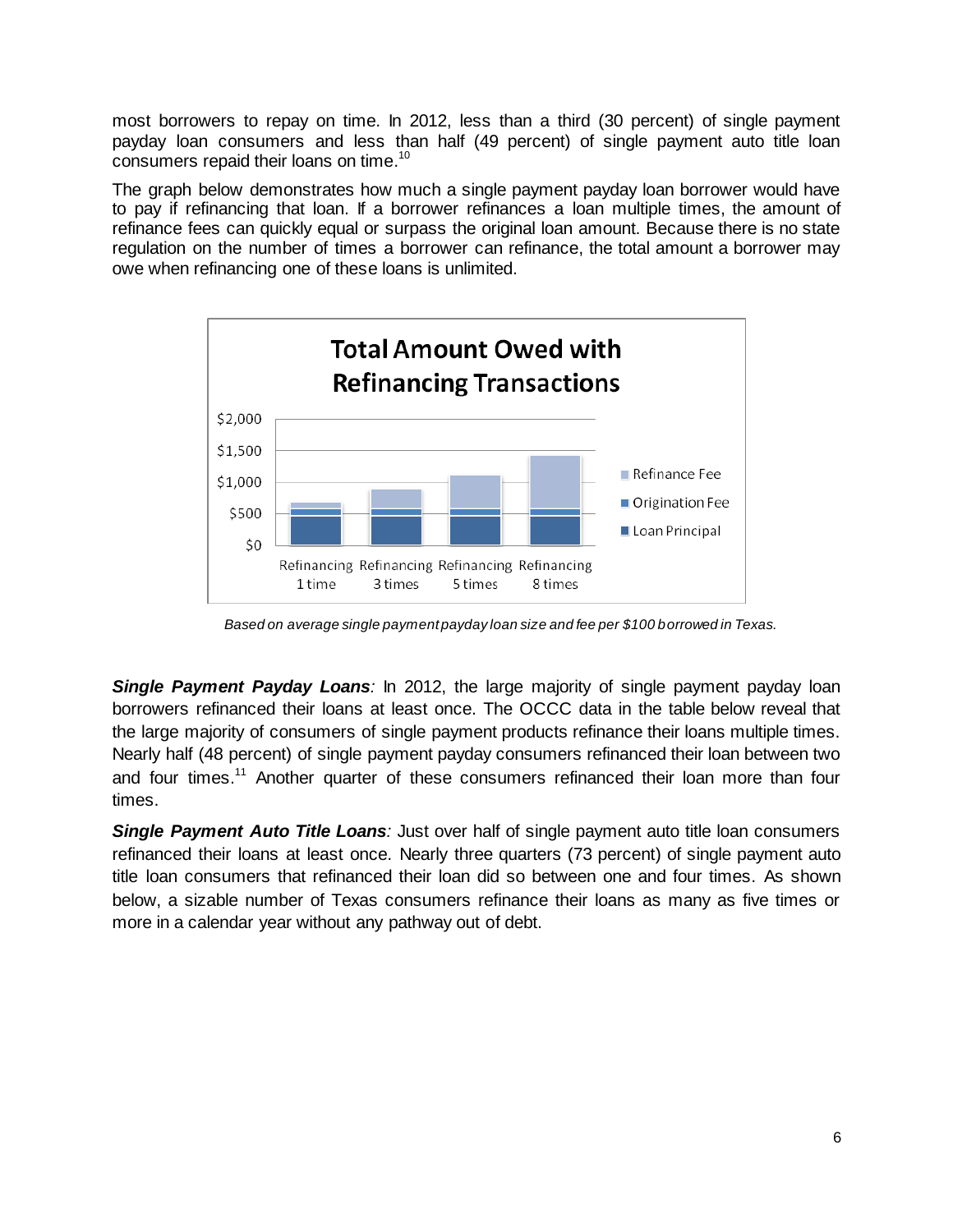| Table 5                                                                                                                  |                                                                                                                                     |         |        |        |  |  |  |  |  |
|--------------------------------------------------------------------------------------------------------------------------|-------------------------------------------------------------------------------------------------------------------------------------|---------|--------|--------|--|--|--|--|--|
| Number of Refinances by CAB Loan Product, Texas 2012                                                                     |                                                                                                                                     |         |        |        |  |  |  |  |  |
|                                                                                                                          | <b>Single Payment</b><br>Installment<br>Installment<br><b>Single Payment Auto</b><br>Title<br><b>Auto Title</b><br>Payday<br>Payday |         |        |        |  |  |  |  |  |
| <b>Refinancing 1 time</b>                                                                                                | 269,092                                                                                                                             | 45,904  | 35,501 | 13,461 |  |  |  |  |  |
| <b>Refinancing 2-4 times</b>                                                                                             | 500,681                                                                                                                             | 60,874  | 24,631 | 2,859  |  |  |  |  |  |
| <b>Refinancing 5-6 times</b>                                                                                             | 93.654                                                                                                                              | 13,185  | 3,740  | 683    |  |  |  |  |  |
| Refinancing 7-10 times                                                                                                   | 89,592                                                                                                                              | 7,258   | 2,647  | 694    |  |  |  |  |  |
| Refinancing more than 10<br>times                                                                                        | 64,597                                                                                                                              | 17.791  | 1,440  | 700    |  |  |  |  |  |
| <b>Total reported</b>                                                                                                    | 1,017,616                                                                                                                           | 145,012 | 67,959 | 18,397 |  |  |  |  |  |
| Source: "Credit Access Business (CAB) Annual Data Report, CY 2012," Office of Consumer Credit Commissioner, May<br>2013. |                                                                                                                                     |         |        |        |  |  |  |  |  |

**Installment Products:** The majority of installment payday and auto title loan borrowers (68 percent and 74 percent) repaid their loans on time. Although on-time repayment for installment products is higher, the Texas consumer is committed to repaying the CAB fee multiple times through the installment product. Even though the borrower is "successful" in repaying the loan, a typical installment payday consumer is locked into multiple transactions that become the equivalent of 7-9 refinances. With no limits on refinances for installment products either, a sizable share of Texas consumers even refinance those products, effectively repaying the original loan principal more than three times over in CAB fees.

# **Local Area Trends and Auto Repossessions**

In addition to statewide data, the OCCC collected data specific to the state's 16 metropolitan statistical areas (MSAs) or metropolitan statistical divisions (MSDs). To date, public MSA/MSD level data is limited to single payment payday and auto title loans. Although somewhat different from the annual report figures, MSA/MSD quarterly reports provide useful data on loan size, fee, term and refinances rates, while enabling a geographic snapshot of payday and auto title lending activity throughout the state.

| Table 6                                                                              |                     |                |                           |                               |  |  |  |
|--------------------------------------------------------------------------------------|---------------------|----------------|---------------------------|-------------------------------|--|--|--|
| Top 5 MSA/MSD Single Payment Payday Loans                                            |                     |                |                           |                               |  |  |  |
| <b>MSA/MSD</b>                                                                       | No. of Transactions | Avg. Loan Size | Fee per \$100<br>Borrowed | % of Consumers<br>Refinancing |  |  |  |
| Houston-Sugar Land-Baytown                                                           | 1,207,820           | \$442          | \$22.00                   | 63.3%                         |  |  |  |
| Dallas-Plano-Irving (MSD)                                                            | 952,337             | \$472          | \$24.79                   | 57.1%                         |  |  |  |
| Fort Worth-Arlington (MSD)                                                           | 578,123             | \$463          | \$21.83                   | 71.6%                         |  |  |  |
| <b>San Antonio-New Braunfels</b>                                                     | 471.373             | \$445          | \$23.64                   | 62.0%                         |  |  |  |
| <b>Austin-Round Rock-San Marcos</b>                                                  | 217,854             | \$437          | \$22.59                   | 56.0%                         |  |  |  |
| Source: CPPP analysis of OCCC MSA Reports on Single Payment Products for 1Q-4Q 2012. |                     |                |                           |                               |  |  |  |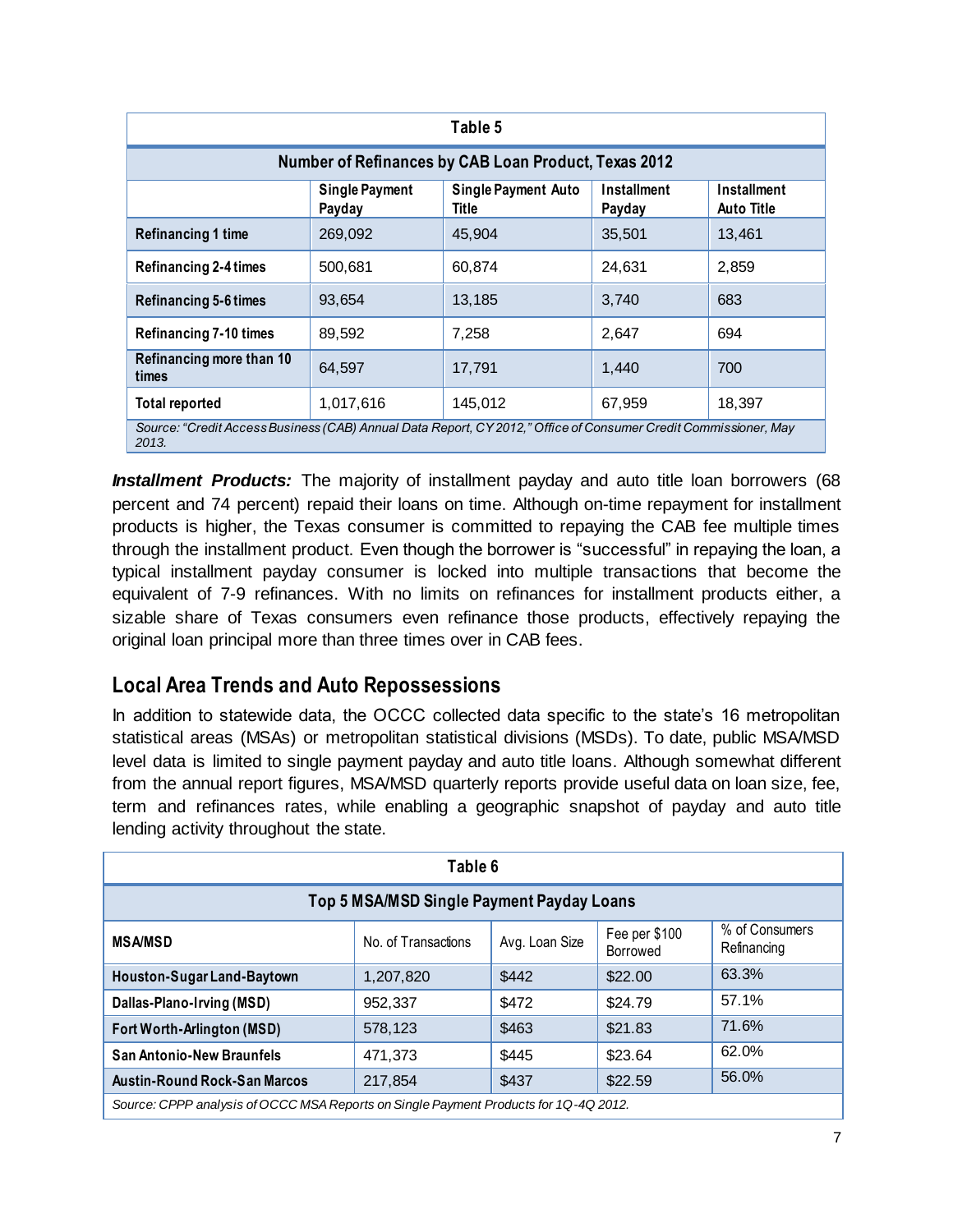| Table 7                                        |                        |                |                                                                                      |                               |                                                    |  |  |  |
|------------------------------------------------|------------------------|----------------|--------------------------------------------------------------------------------------|-------------------------------|----------------------------------------------------|--|--|--|
| Top 5 MSA/MSD Singe Payment Auto Title Loans   |                        |                |                                                                                      |                               |                                                    |  |  |  |
| <b>MSA/MSD</b>                                 | No. of<br>Transactions | Avg. Loan Size | Fee per \$100<br>Borrowed                                                            | % of Consumers<br>Refinancing | Repossessions<br>(transactions per<br>reposession) |  |  |  |
| Houston-Sugar Land-<br><b>Baytown</b>          | 236,749                | \$1,043        | \$23.40                                                                              | 49.3%                         | 7,291 (32.5)                                       |  |  |  |
| Dallas-Plano-Irving<br>(MSD)                   | 190,679                | \$1,142        | \$20.38                                                                              | 45.4%                         | 5,768 (33)                                         |  |  |  |
| Fort Worth-Arlington<br>(MSD)                  | 110,703                | \$1,022        | \$21.24                                                                              | 42.8%                         | 3,671 (30.2)                                       |  |  |  |
| <b>San Antonio-New</b><br><b>Braunfels</b>     | 106,521                | \$1,265        | \$19.95                                                                              | 49.3%                         | 3,033(35.1)                                        |  |  |  |
| <b>Austin-Round Rock-</b><br><b>San Marcos</b> | 45,202                 | \$1,124        | \$23.23                                                                              | 39.8%                         | 1,154(39.2)                                        |  |  |  |
|                                                |                        |                | Source: CPPP analysis of OCCC MSA Reports on Single Payment Products for 1Q-4Q 2012. |                               |                                                    |  |  |  |

When a borrower is unable repay an auto title loan, a CAB can repossess his or her vehicle. In 2012, CABs repossessed 37,062 automobiles (just over 100 a day) from Texas consumers.<sup>12</sup> Single payment auto title loans account for 78% of auto repossessions.<sup>13</sup> As shown below, single payment auto title transactions peaked in the second quarter (April-June) and auto repossessions by CABs peaked in the fourth quarter (October-December).

| Table 8                                                            |                                           |                          |                                     |                          |                                |                                 |                      |  |
|--------------------------------------------------------------------|-------------------------------------------|--------------------------|-------------------------------------|--------------------------|--------------------------------|---------------------------------|----------------------|--|
| <b>Statewide Single Payment Auto Title Loans and Repossessions</b> |                                           |                          |                                     |                          |                                |                                 |                      |  |
|                                                                    | No. of New<br>Loan<br><b>Transactions</b> | Avg. Loan<br><b>Size</b> | Avg. Fee<br>(per \$100<br>borrowed) | Avg. Loan<br>Term (days) | <b>Effective</b><br><b>APR</b> | <b>Repossessions</b><br>$\star$ | Repossession<br>Rate |  |
| Q <sub>1</sub>                                                     | 84,229                                    | \$913.12                 | \$23.10                             | 30                       | 281%                           | 8,802                           | 3.6%                 |  |
| Q2                                                                 | 104,895                                   | \$996.59                 | \$24.15                             | 30                       | 294%                           | 8.373                           | 3.0%                 |  |
| Q <sub>3</sub>                                                     | 103.105                                   | \$1,009.52               | \$21.31                             | 29                       | 268%                           | 9.798                           | 3.1%                 |  |
| Q4                                                                 | 100.503                                   | \$1,092.56               | \$21.74                             | 29                       | 274%                           | 10.089                          | 2.9%                 |  |
| Annual<br>Avg. or<br><b>Total</b>                                  | 392,732                                   | \$1,002.95               | \$22.58                             | 29.5                     | 279%                           | 37,062                          | 3.1%                 |  |

*\*Includes both single payment and installment auto title loans*

*Source: CPPP analysis of OCCC MSA Reports on Single Payment Products for 1Q-4Q 2012 and 2012 quarterly Credit Access Business reports.*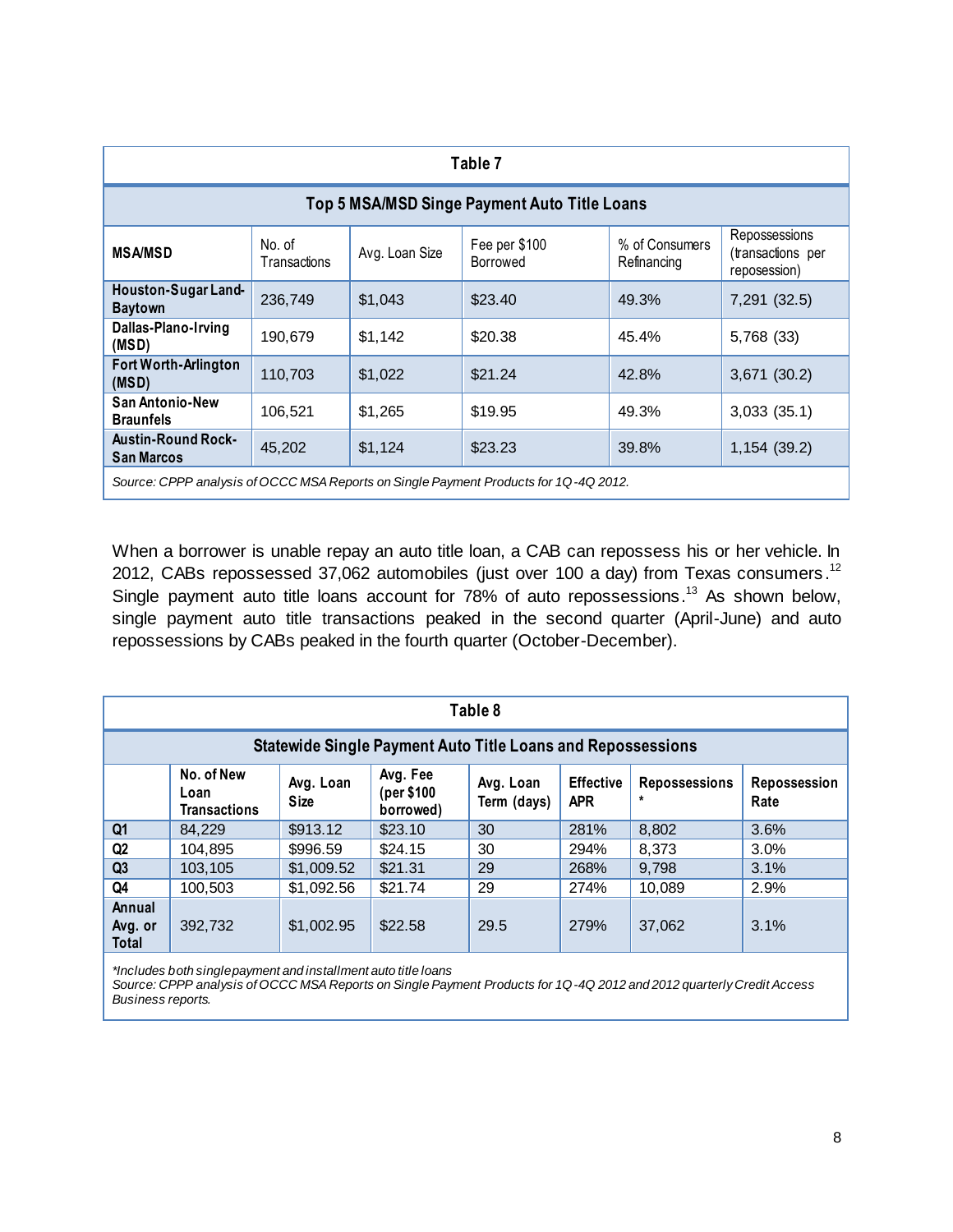# **Conclusion**

The OCCC's 2012 annual report on CABs provides the first official, yearly glimpse into the Texas payday and auto title loan marketplace. The data show that most Texas consumers are unable to repay their loans on-time and as a result, convert short-term loans into long-term liabilities. Although single payment products currently dominate the marketplace, high-cost, unregulated installment products pose a similar threat to Texas family budgets, locking in the consumer to monthly payments that can exceed a family's budget for basic expenses.<sup>14</sup>

Under HB 2594, the OCCC has the authority and opportunity to request any information from CABs through quarterly and annual reports that it deems necessary. The following recommendations address ways the OCCC could improve the accuracy and utility of CAB data in future reports:

- Collect and report the similar data measures for quarterly statewide and quarterly MSA/MSD reports;
- **ISSUE an annual report on MSA/MSD data;**
- **Include data on installment payday and auto title loans in quarterly MSA/MSD reports;**
- Collect and include more extensive data by county for quarterly and annual reports;
- **Include number of unique consumers for each loan type in statewide quarterly and** annual reports;
- Ensure data on refinances corresponds to loans that were originated in the report year;
- Include the average number of times a borrower refinances a loan originating in the report year;
- **Include borrower income in quarterly and annual reports; and**
- For data measures on CAB fees, distinguish between origination fees and refinance fees.

Improved data collection and reporting will provide Texas policymakers a better roadmap for promulgating rules for credit access businesses offering payday and auto title loans.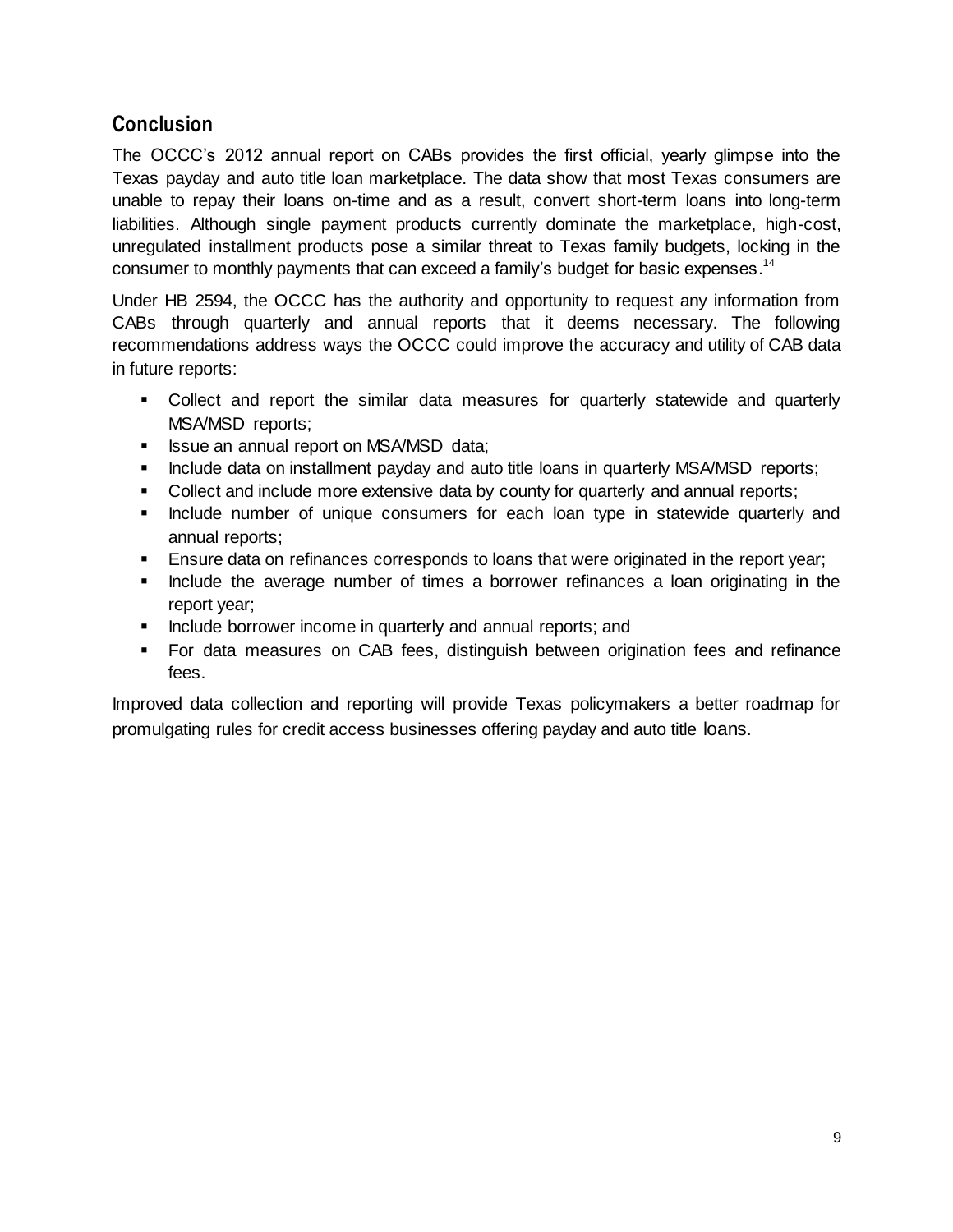# **Appendix**

## **Additional Statewide and MSA/MSD Level Data**

Significant percentages of installment loans also have large loan principals. Nearly 40% percent of installment payday loans have loan principals exceeding \$500. For installment auto title loans, 40% have loan principals that exceed \$1000. Consumers of these products pay off their loan in installments however, higher loan principals translate into higher sets of fees that must be paid for each installment.



*Source: "Credit Access Business (CAB) Annual Data Report, CY 2012," Office of Consumer Credit Commissioner, May 2013.*



*Source: "Credit Access Business (CAB) Annual Data Report, CY 2012," Office of Consumer Credit Commissioner, May 2013.*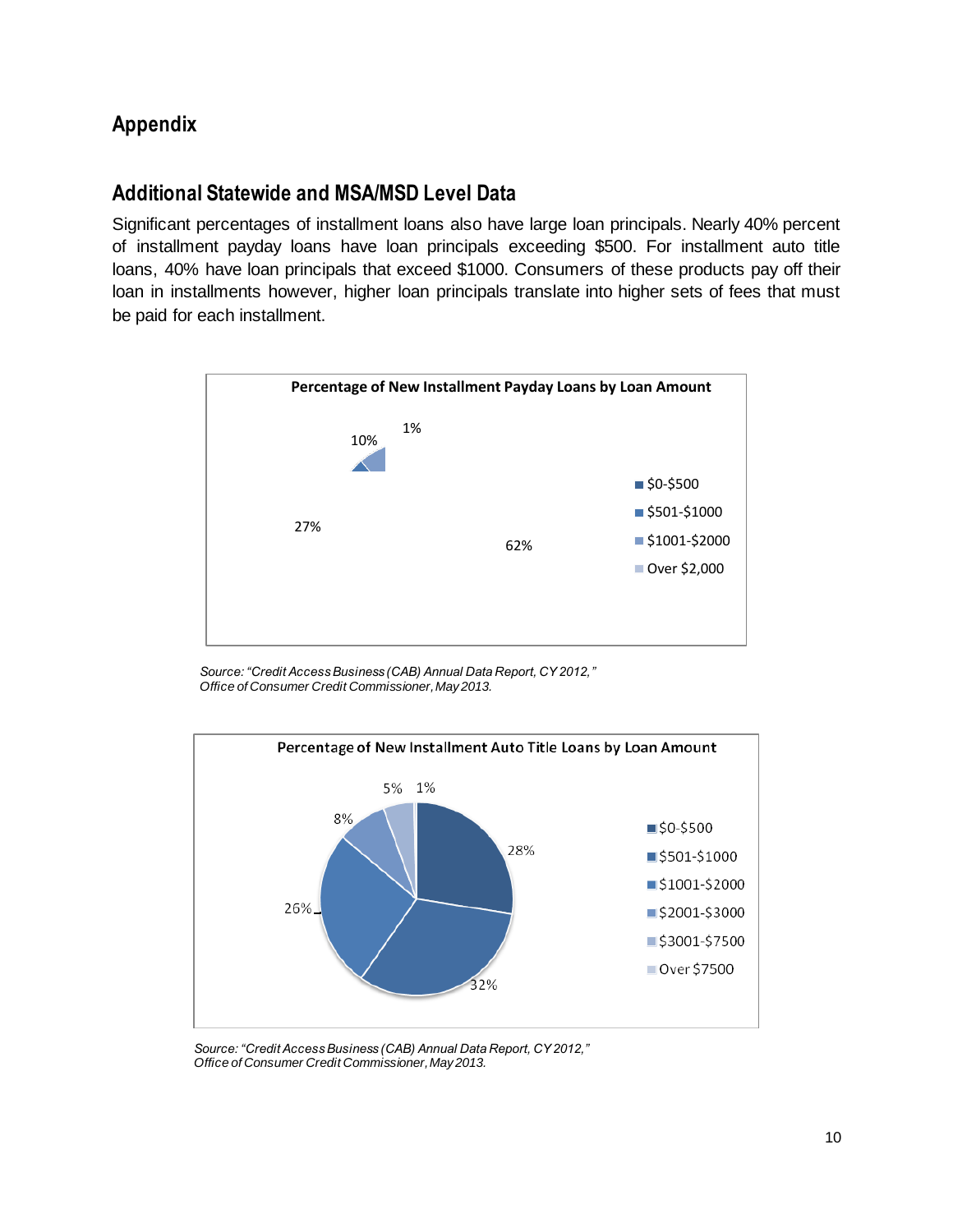| <b>Statewide Installment Auto Title Loans</b>                                |                                        |                |                                  |                          |                         |  |  |  |  |
|------------------------------------------------------------------------------|----------------------------------------|----------------|----------------------------------|--------------------------|-------------------------|--|--|--|--|
|                                                                              | No. of New Loan<br><b>Transactions</b> | Avg. Loan Size | Avg. Fee (per<br>\$100 borrowed) | Avg. Loan<br>Term (days) | Effective<br><b>APR</b> |  |  |  |  |
| Q <sub>1</sub>                                                               | 13,362                                 | \$1,125.33     | \$115.83                         | 129                      | 328%                    |  |  |  |  |
| Q <sub>2</sub>                                                               | 23,512                                 | \$1,150.63     | \$97.25                          | 152                      | 233%                    |  |  |  |  |
| Q <sub>3</sub>                                                               | 21,074                                 | \$1,247.76     | \$94.37                          | 154                      | 223%                    |  |  |  |  |
| Q4                                                                           | 22,853                                 | \$1,226.59     | \$59.72                          | 151                      | 144%                    |  |  |  |  |
| Annual Avg. or Total                                                         | 81,075                                 | \$1,187.58     | \$91.79                          | 146.5                    | 229%                    |  |  |  |  |
| Source: CPPP analysis of OCCC 2012 quarterly Credit Access Business reports. |                                        |                |                                  |                          |                         |  |  |  |  |

# **2012 MSA/MSD Level Data on Single Payment Payday and Auto Title Loans**

| <b>MSA/MSD</b>                                 | 2012<br>Payday<br>Transactions | 2012 Auto-<br><b>Title</b><br>Transactions | Payday<br>Fee<br>per<br>\$100 | Auto-Title<br>Fee per<br>\$100 | % of<br>Payday<br>Consumers<br>Re-fi | % of<br>Auto-<br><b>Title</b><br>Re-fi | Avg.<br>Payday<br>Loan<br><b>Size</b> | Avg.<br><b>Auto Title</b><br>Loan<br><b>Size</b> | Repossession<br>Rate 2012 |
|------------------------------------------------|--------------------------------|--------------------------------------------|-------------------------------|--------------------------------|--------------------------------------|----------------------------------------|---------------------------------------|--------------------------------------------------|---------------------------|
| Amarillo                                       | 31,552                         | 8,274                                      | \$22.59                       | \$26.39                        | 61.77%                               | 31.99%                                 | \$423                                 | \$782                                            | 5.25%                     |
| Austin-Round<br>Rock-San<br><b>Marcos</b>      | 217,854                        | 45,202                                     | \$22.59                       | \$23.23                        | 56.04%                               | 39.83%                                 | \$437                                 | \$1,124                                          | 2.74%                     |
| Beaumont-<br>Port Arthur                       | 66,418                         | 23,293                                     | \$21.63                       | \$25.91                        | 65.58%                               | 38.52%                                 | \$433                                 | \$850                                            | 3.91%                     |
| Brownsville-<br>Harlingen                      | 82,936                         | 23,092                                     | \$22.07                       | \$23.60                        | 61.17%                               | 43.49%                                 | \$427                                 | \$858                                            | 2.48%                     |
| College<br>Station-Bryan                       | 27,497                         | 4,456                                      | \$21.95                       | \$25.39                        | 57.81%                               | 38.14%                                 | \$427                                 | \$864                                            | 3.34%                     |
| Corpus<br>Christi                              | 89,192                         | 24,912                                     | \$21.62                       | \$23.39                        | 58.22%                               | 41.55%                                 | \$456                                 | \$847                                            | 2.30%                     |
| Dallas-Plano-<br>Irving (MSD)                  | 952,337                        | 190,679                                    | \$24.79                       | \$20.38                        | 57.12%                               | 45.41%                                 | \$472                                 | \$1,142                                          | 2.88%                     |
| El Paso                                        | 162,487                        | 46,857                                     | \$22.81                       | \$19.11                        | 58.77%                               | 38.12%                                 | \$407                                 | \$925                                            | 2.15%                     |
| Fort Worth-<br>Arlington<br>(MSD)              | 578,123                        | 110,703                                    | \$21.83                       | \$21.24                        | 71.63%                               | 42.82%                                 | \$463                                 | \$1,022                                          | 3.45%                     |
| Houston-<br>Sugar Land-<br>Baytown             | 1,207,820                      | 236,749                                    | \$22.00                       | \$23.40                        | 63.31%                               | 49.27%                                 | \$442                                 | \$1,043                                          | 2.82%                     |
| Killeen-<br>Temple-Fort<br>Hood                | 60,402                         | 17,959                                     | \$23.78                       | \$25.06                        | 58.14%                               | 36.15%                                 | \$429                                 | \$777                                            | 4.86%                     |
| Laredo                                         | 32,627                         | 9,968                                      | \$23.04                       | \$24.31                        | 56.33%                               | 39.08%                                 | \$516                                 | \$987                                            | 4.24%                     |
| Lubbock                                        | 38,460                         | 11,237                                     | \$22.10                       | \$23.42                        | 60.97%                               | 36.78%                                 | \$458                                 | \$751                                            | 3.24%                     |
| McAllen-<br>Edinburg-<br><b>Mission</b>        | 128,130                        | 30,380                                     | \$22.23                       | \$22.24                        | 62.09%                               | 38.85%                                 | \$518                                 | \$978                                            | 2.91%                     |
| San Antonio-<br><b>New</b><br><b>Braunfels</b> | 471,373                        | 106,521                                    | \$23.64                       | \$19.95                        | 61.96%                               | 49.31%                                 | \$445                                 | \$1,265                                          | 2.89%                     |
| Waco                                           | 36486                          | 15817                                      | \$22.48                       | \$25.37                        | 54.61%                               | 35.78%                                 | \$438                                 | \$715                                            | 4.74%                     |
|                                                |                                |                                            |                               |                                |                                      |                                        |                                       |                                                  |                           |